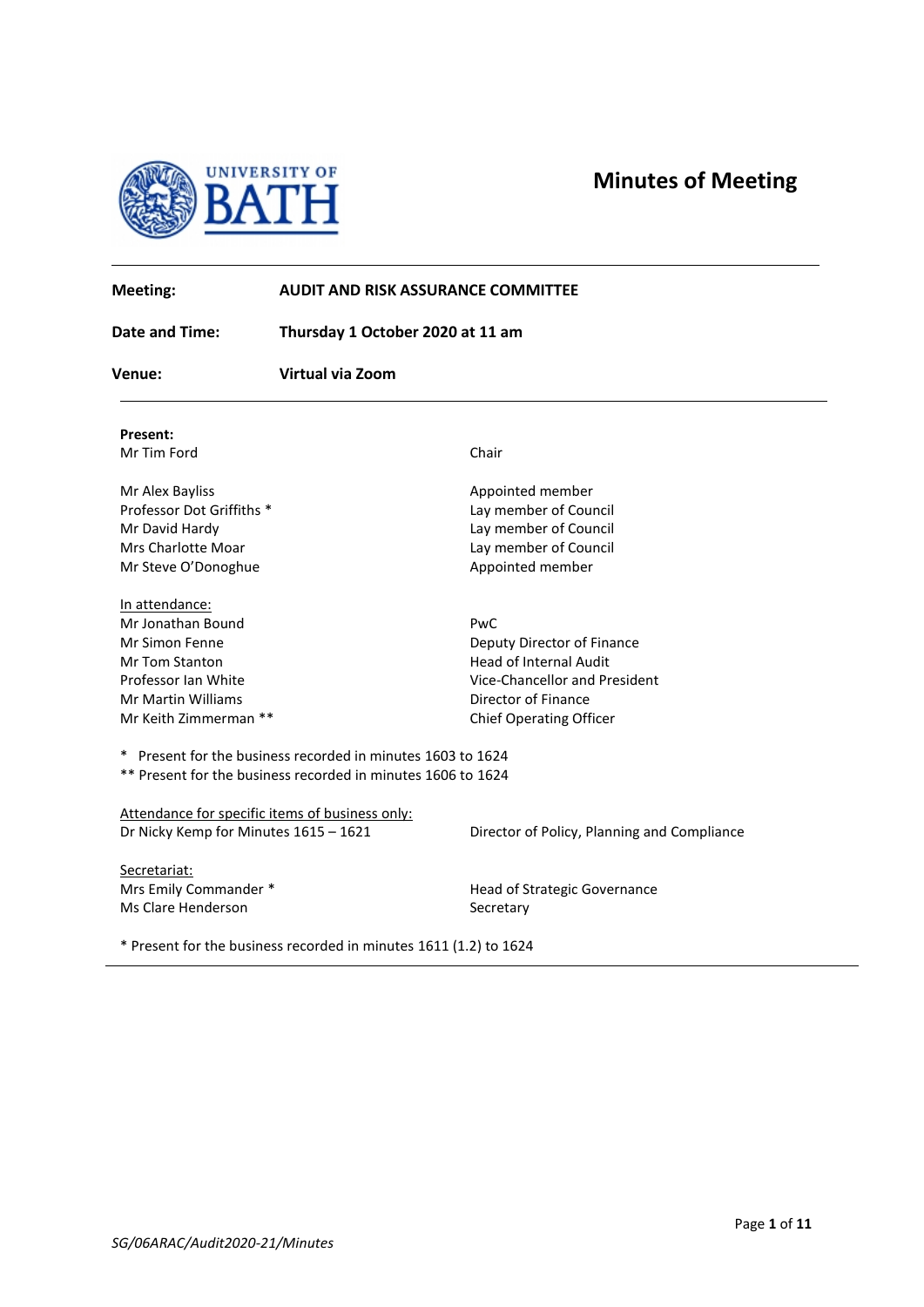### **1603 WELCOME AND QUORUM**

The Chair welcomed members of the Committee and, in particular, Mr David Hardy who was attending his first meeting. The Chair confirmed that the meeting was quorate.

## **1604 DECLARATIONS OF INTEREST**

No declarations of interest were made.

### **1605 CUC PUBLICATIONS**

The Committee **noted** the following CUC publications:

- HE Code of Governance, published in September 2020 (Paper  $A20/21 - 001$
- HE Audit Committees Code of Practice, published in May 2020 (Paper A20/21 – 002).

The Chair noted that the guidance represented a set of minimum requirements and the University might identify and follow best practice that went beyond the provisions of the Codes. The documents were brought to the Committee's attention because they are compliance related and there is an expectation, including by the Office for Students, of comply or explain.

In response to a question about mapping ARAC compliance against the guidance, the Chair noted that some work had been undertaken in order to inform amendments to Terms of Reference.

#### **1606 MEMBERSHIP, TERMS OF REFERENCE AND STANDING ORDERS**

The Committee **noted**:

- Membership for 2020/21 (Paper A20/21 003)
- Roles of Finance Committee and ARAC in respect of strategic financial planning (Paper A20/21 – 004).

The Director of Finance was asked to consider an amendment to the **DoF** revised Term of Reference of Finance Committee.

The Committee **considered**:

- Amendments to Terms of Reference (Paper A20/21 005)
- Set of Standing Orders for ARAC (Paper A20/21 006).

Further proposals were put forward for mapping more closely the Committee's responsibilities to the CUC Audit Committees Code of Practice and to the Scheme of Delegation, clarifying its role of approval/ assurance for internal audit arrangements and re-ordering some terms of

### **Action**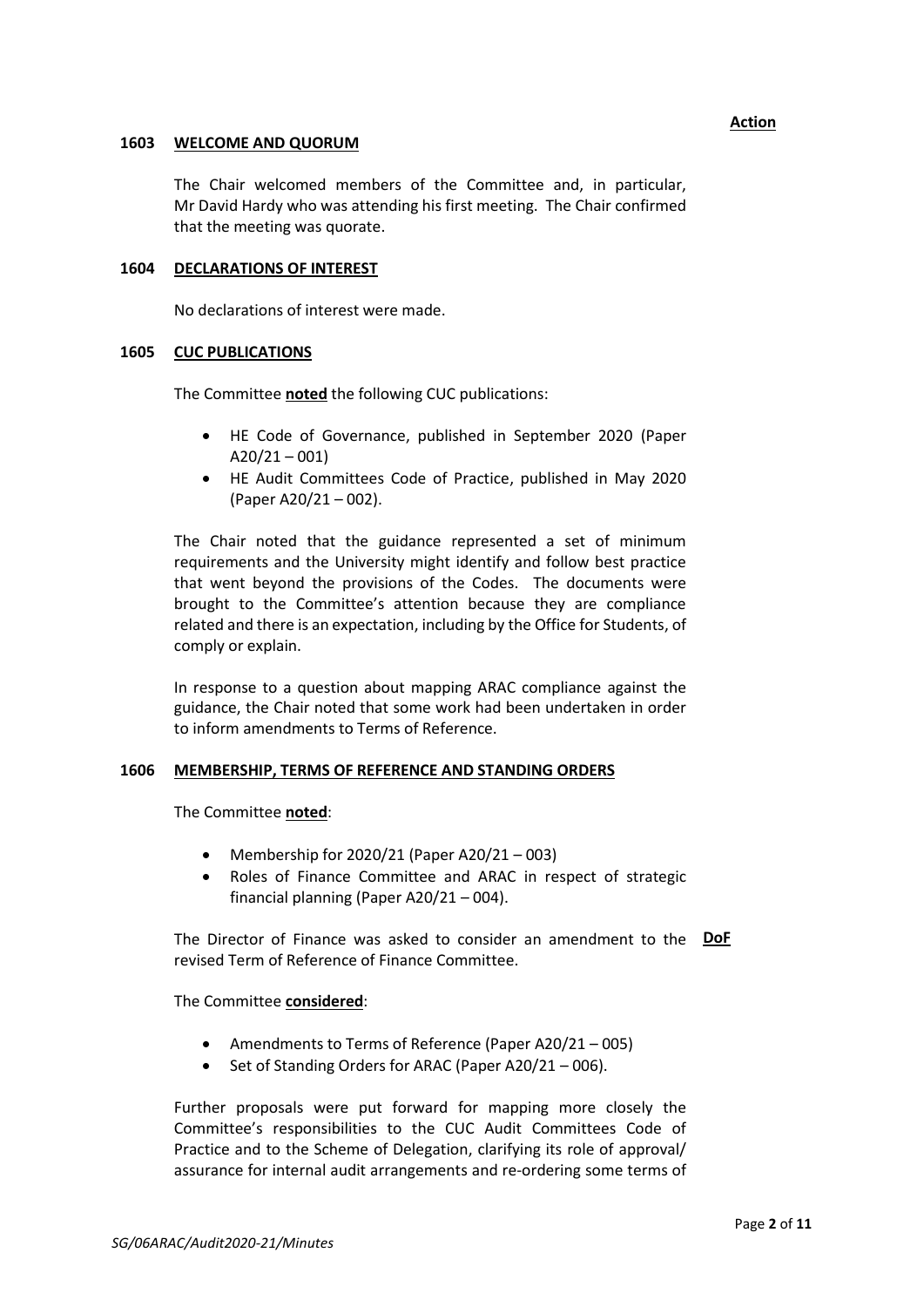reference within other / in new sections.

Further to Committee approval of the amendments proposed, it was:

• **agreed to recommend to Council** for approval of the Terms of Reference and Standing Orders.

### **1607 COUNCIL SCHEME OF DELEGATION**

The Committee considered amendments to the Scheme of Delegation (Paper A20/21 – 007).

The Committee welcomed the new format and suggested further amendments related to:

- 1. authorisation for opening and closing bank accounts
- 2. review of bequests to the University

The Committee noted that the Scheme did not include any reference to an authority for agreeing new policies or appointing budget-holders. However, it was noted that the Scheme related to governance rather than operational responsibilities. It was proposed that a table be developed to **DoPP&C** show clearly who can agree new policies and where oversight lies.

The Committee considered that future work on the Scheme might review the extent to which delegated responsibilities could be further devolved.

The Committee:

- **approved** the new format and scope of the Scheme of Delegation
- **approved** the proposed amendments to the existing Scheme, the amendments noted above and resolution of some inconsistencies
- **agreed to recommend** the Scheme to Council
- **agreed** to review the updated Scheme on an annual basis.

#### **1608 INTERNAL AUDIT DEPARTMENT TERMS OF REFERENCE**

The Committee **noted** an amendment to the Terms of Reference set out in paragraph 8 of Paper A20/21 -007.

It was proposed that consideration be given to the following:

- articulating some key areas that might form part of the Internal Audit Department's appraisal of 'the University of Bath's activities', such as climate change or ESG (Environmental, Social and corporate Governance) impact. Academic activity might similarly be highlighted as a significant area of Audit attention.
- tightening the wording around access to certain types of information requested by the External Auditor or the OfS (Office for Students).

The Head of Internal Audit was asked to provide a tracked change version of any amendments in future. Mr Stanton undertook to review the Terms **HoIA**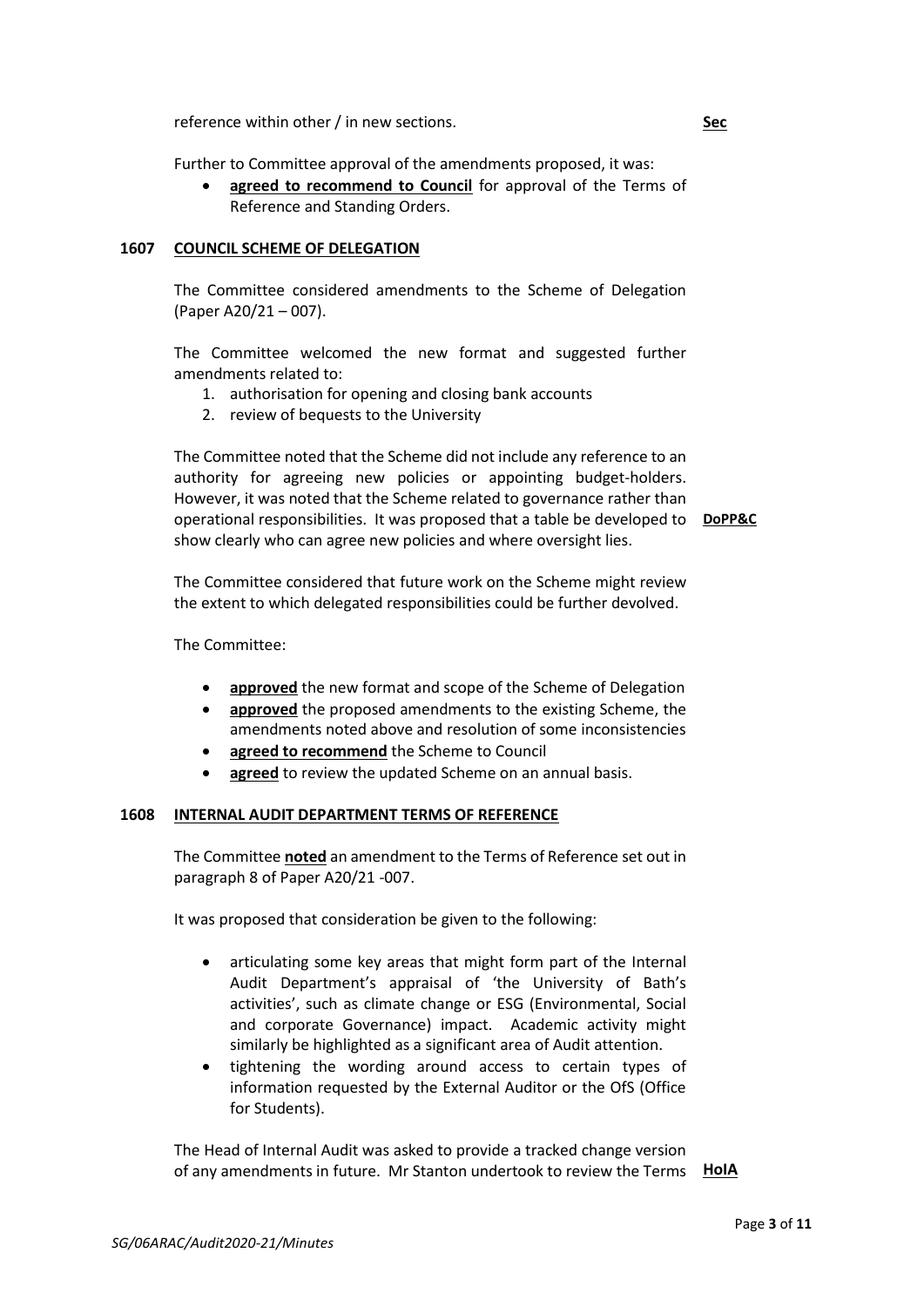of Reference in the light of the discussion and circulate an amended version for Committee approval.

### **1609 MINUTES OF PREVIOUS MEETING**

The minutes of the meeting of 10 June 2020 were **approved** as a correct record (Paper A20/21 – 008). They will be signed by the Chair.

## **1610 MATTERS ARISING**

### **1. Minute 1594, IT Security Enhancement Plan**

The Chief Operating Officer presented Paper A20/21 – 009. It was noted that progress with cyber-security enhancements had continued but that changes in the external environment arising from coronavirus had exposed the University to new risks. The following actions had been undertaken:

- testing resilience against phishing attacks. This had revealed room for improvement.
- implementing measures to strengthen identity management
- using NCSC (National Cyber Security Centre) and JISC guidance to inform resilience planning against ransomware attacks.
- commissioning a cyber security audit. Mr Zimmerman undertook to provide a report to ARAC at its next meeting on the outcome of the JISC assessment of the University's management of cyber risks. **COO**

As a result of the attack against Blackbaud, which had affected a significant number of universities and charities, a review of DDAR (Department of Development and Alumni Relations) suppliers had been instigated.

The Committee **noted** the report.

# **1611 STANDING ITEMS OF BUSINESS**

#### **1. Governance and Risk Updates**

#### **1.1 Update from the Vice-Chancellor**

The Vice-Chancellor reported as follows:

- The University had been greatly saddened by the death of a second student.
- Undergraduate admissions for home/EU students were expected to be slightly below budget but for overseas students they would be well above budget but around 20% lower than the target for a normal year. There had been an increase in the number of deferred places with some popular courses already filled up to 30- 40% for 2021/22.
- Postgraduate taught students were still in the process of registering but overseas numbers had reached 700 against a target of 1200. Though this was below the level expected in a normal year, it was above budget. Home/EU students were above target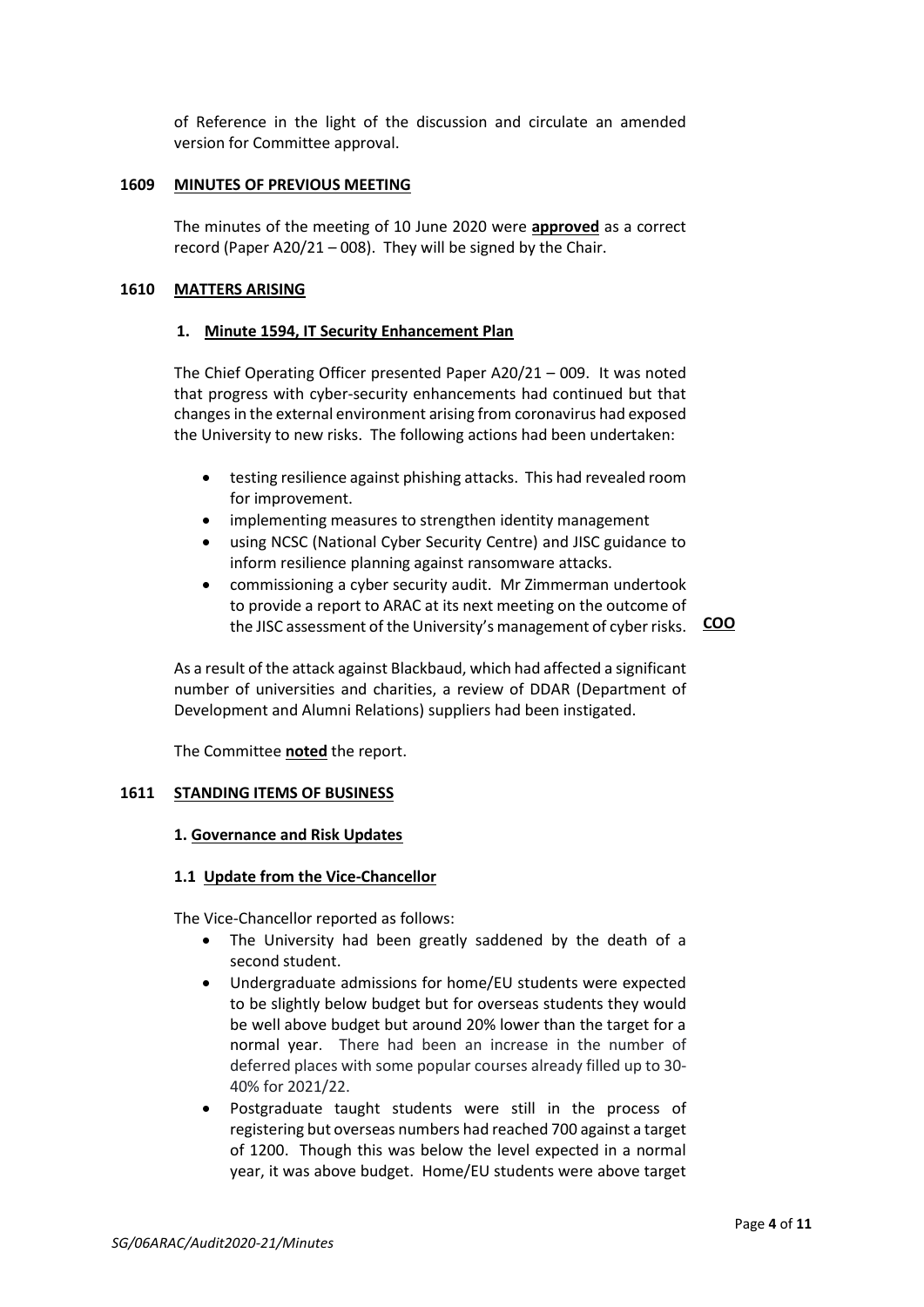and budget, with numbers being up by 100 on last year. The number of deferral offers represented c 50% of the target numbers for 2020/21.

- Student placements had been able in most cases to go ahead.
- The University continued to support student well-being.
- The national second wave of coronavirus infections had led to the Silver Emergency Management Team reforming to monitor the situation.
- The programme of Freshers events had gone well and the campus had now quietened with the start of teaching. A significant effort had been required of staff to ensure a quality blended learning programme for students. There was union resistance to in-person teaching because of concerns over the health and safety of academic staff and need to ensure adequate coronavirus testing was available. The Vice-Chancellor reported that, with effect from the following week, Carpenter House would become a Covidtesting centre as part of the national system of local test centres.
- The IAAPS (Institute for Advanced Automotive Propulsion Systems) project was on track to open in June 2021 with AVL delivery of specialist equipment now commenced. The School of Management building had been progressing as planned. Options for the fit-out were under consideration.
- The financial position was good in respect of student recruitment but still very uncertain; further detailed information would be available in mid-November.
- The EDI (Equality, Diversity and Inclusion) agenda was being progressed with a new appointment. The Department of Biology and Biochemistry had gained an Athena Swan award. [This is a silver award].

# **1.2 Update from the Chief Operating Officer**

The Chief Operating Officer reported as follows:

- The campus had been reconfigured to provide a Covid-secure environment for operations. A video had been produced to encourage people to 'Be Safe' on campus and in University buildings. The arrival of Freshers on campus had gone relatively smoothly and students understood the behaviour expectations. Work was taking place with the Students' Union to provide support to anyone feeling lonely or isolated.
- There was a small but rising number or coronavirus cases and the University was working with Public Health England. A testing unit could be cited on campus if the need arose.

In response to a question, the Chief Operating Officer reported that the new projects created at the start of the lockdown to oversee teaching, student experience, research, IT etc had proved effective. Deputies had been appointed for operational team leaders and any identified potential 'single points of failure' would inform future planning.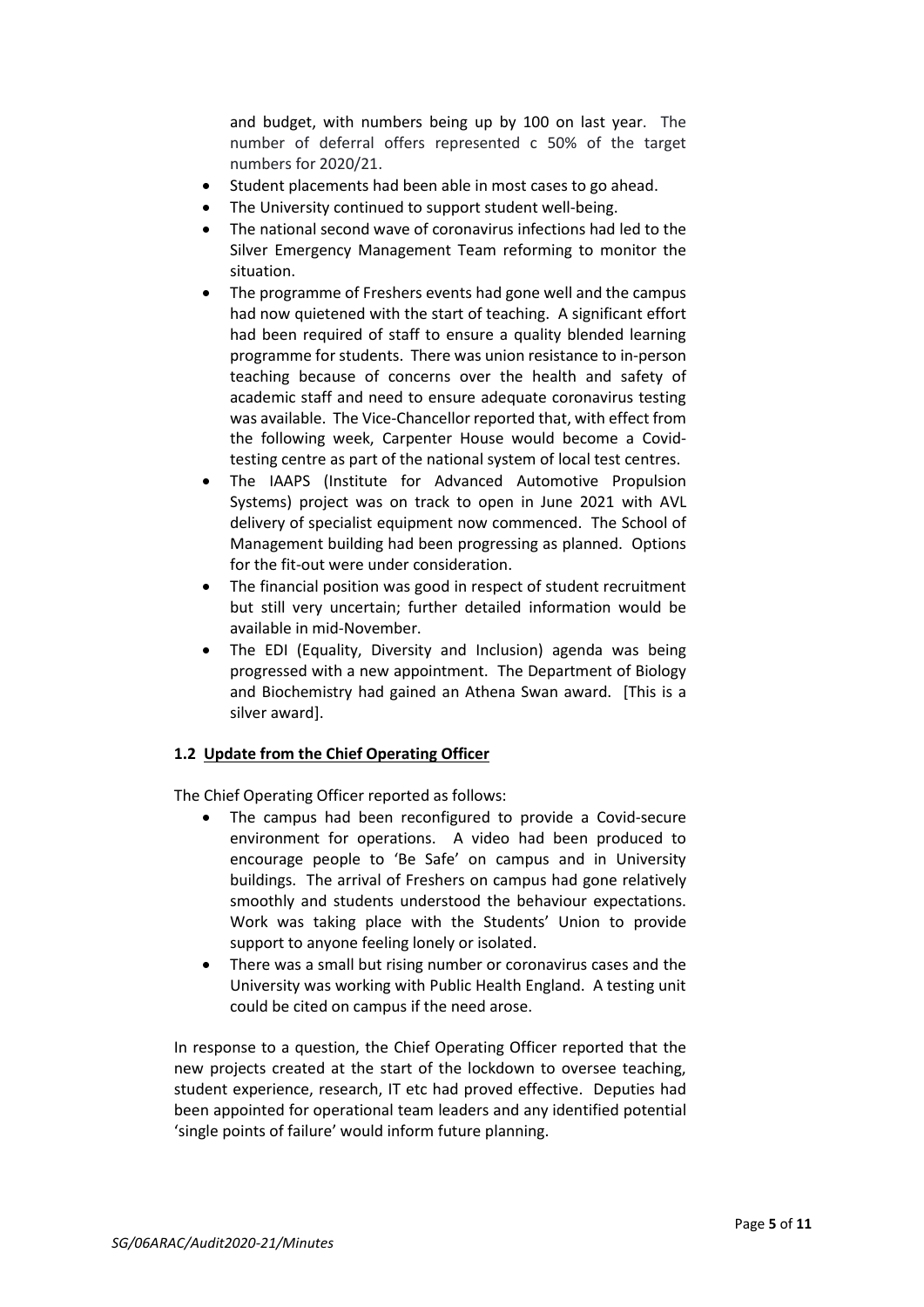# **2. Training Events**

Mr O'Donoghue gave a brief report on a BDO webinar training event that he had attended: the Audit Committee best practice notes and copy slides which focus on the new Code are in the Document Library, ARAC Reading Room, October 2020 folder. Mr O'Donoghue reported that the event had provided reassurance with respect to the comprehensiveness of ARAC's assurance work but had indicated a growing role for assurance over the cultural aspects of the University. Particularly careful attention would need to be directed to 'going concern' assurances and to ensuring that the risk register evidenced the dynamism and focus needed for clarity on the current risk profile.

# **3. Programme of work 2020/21**

The Committee **noted** the workplan for 2020/21 (Paper A20/21 – 010).

It was reported that the programme of work was intended to provide a schedule of business for the year and to be part of a wider review of Council and Council Committee workplans to ensure that there were no gaps in oversight.

It was suggested that a tabular presentation of the workplan mapping items of business to meetings across the year would be helpful.

# **1612 ANNUAL REPORT OF THE AUDIT AND RISK ASSURANCE COMMITTEE**

The Committee **considered** the Annual Report for the year ended 31 July 2020 (Paper A20/21 – 011). It was noted that the report was a draft document and the highlighted text would be updated following consideration of the External Auditor's Management Report.

The following amendments were proposed:

- Addition of attendance record
- Reference to oversight of fraud and irregularity

The Committee's responsibilities with regard to monitoring VFM (value for money) were considered to merit greater focus, with development of specific objectives and a forward workplan for the year ahead being **HoIA/Sec** proposed.

# **1613 INTERNAL AUDIT ANNUAL REPORT**

The Committee **considered** the Annual Report of the Internal Audit Department (Paper A20/21 – 012).

It was suggested that KPIs, which might include feedback from managers on the usefulness of audit investigations, even if limited to brief verbal comments, should be used to provide a performance profile of the Internal Audit Department.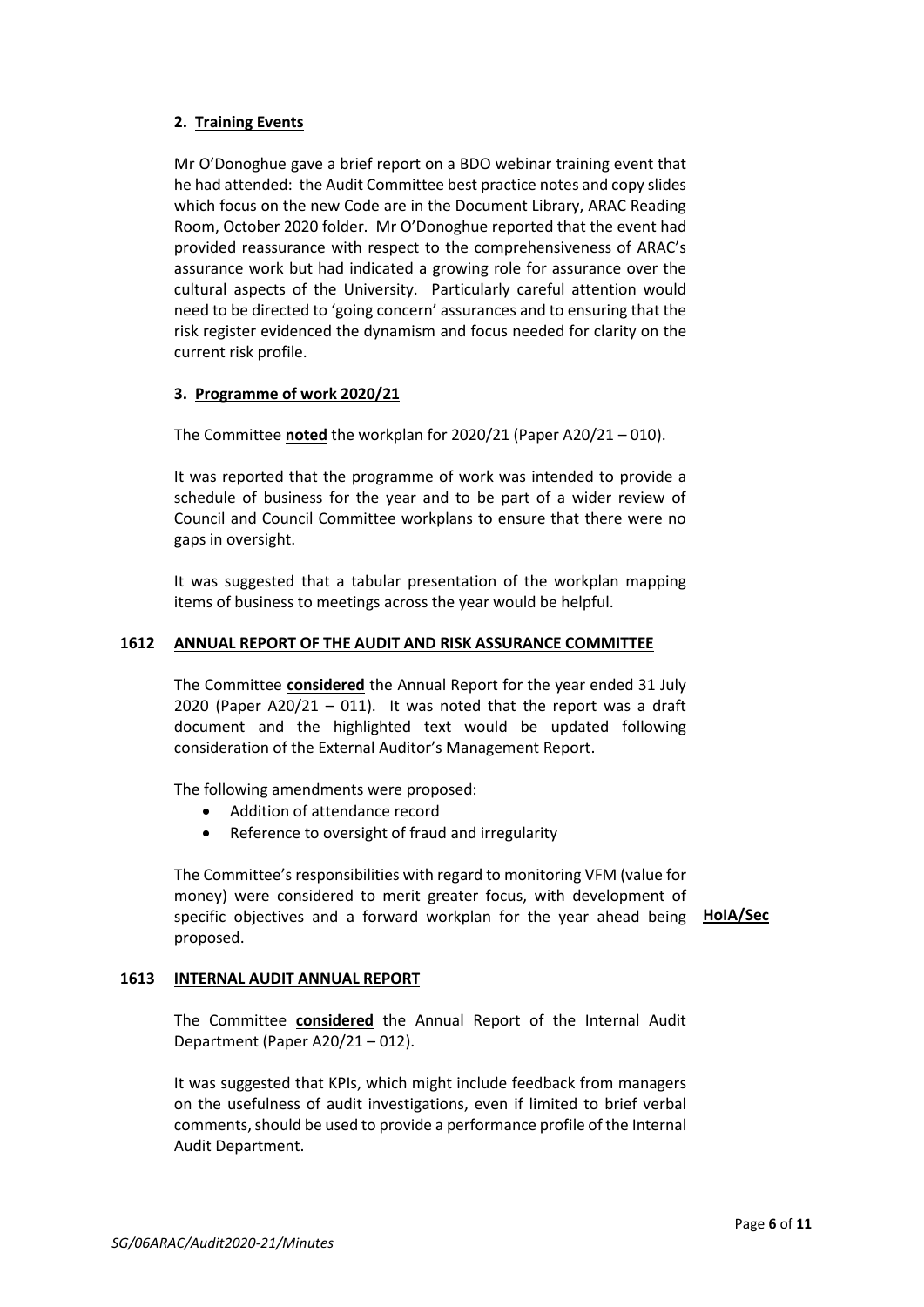The Head of Internal Audit noted that a lessons learnt report on capital **HoIA** projects could be added into the Annual Report to show other services delivered by the audit team.

The Annual Report will be re-presented to the Committee in November for approval.

In subsequent conversation, it was noted that all audits over the year to date had resulted in an opinion of 'Reasonably Effective'.

### **1614 JOINT MEETING WITH FINANCE COMMITTEE**

The Committee **considered** arrangements for the joint meeting with Finance Committee on 5 November 2020 (Paper A20/21 – 013). It was noted that ARAC would join Finance Committee for consideration of the Annual Report and Accounts in the morning and reconvene later to confirm the final version for recommendation to Council, along with ARAC's report to Council.

It was noted that the finer details of the programme for the day were still under review.

## **1615 STATUS REPORT ON OPEN AUDIT POINTS**

The Committee **considered** the status report on open audit points (Paper  $A20/21 - 014$ ).

The Head of Internal Audit reported that over the summer he had reviewed audit points, both those that were overdue and others, in order to ensure that remaining audit points were still valid. The impact of Covid-19 had led to deadlines associated with open audit points slipping but revised timescales had been established. The pandemic meant that the total number of open audit points had increased due to the challenges of the current situation.

In response to a question, the Head of Internal Audit reported that an overdue classification would be given to audit points that exceeded the revised timescale. A process to track progress on revised timelines was in place.

#### **1616 STATUS REPORT ON INTERNAL AUDITS**

The Committee **noted** the status report on the internal audit programme for 2019/20 (Paper A20/21 – 015). It was reported that fieldwork had been completed on all remaining audit areas for which reports were outstanding.

#### **1617 INTERNAL AUDIT REPORTS**

The Committee **considered** the following Internal Audit Reports: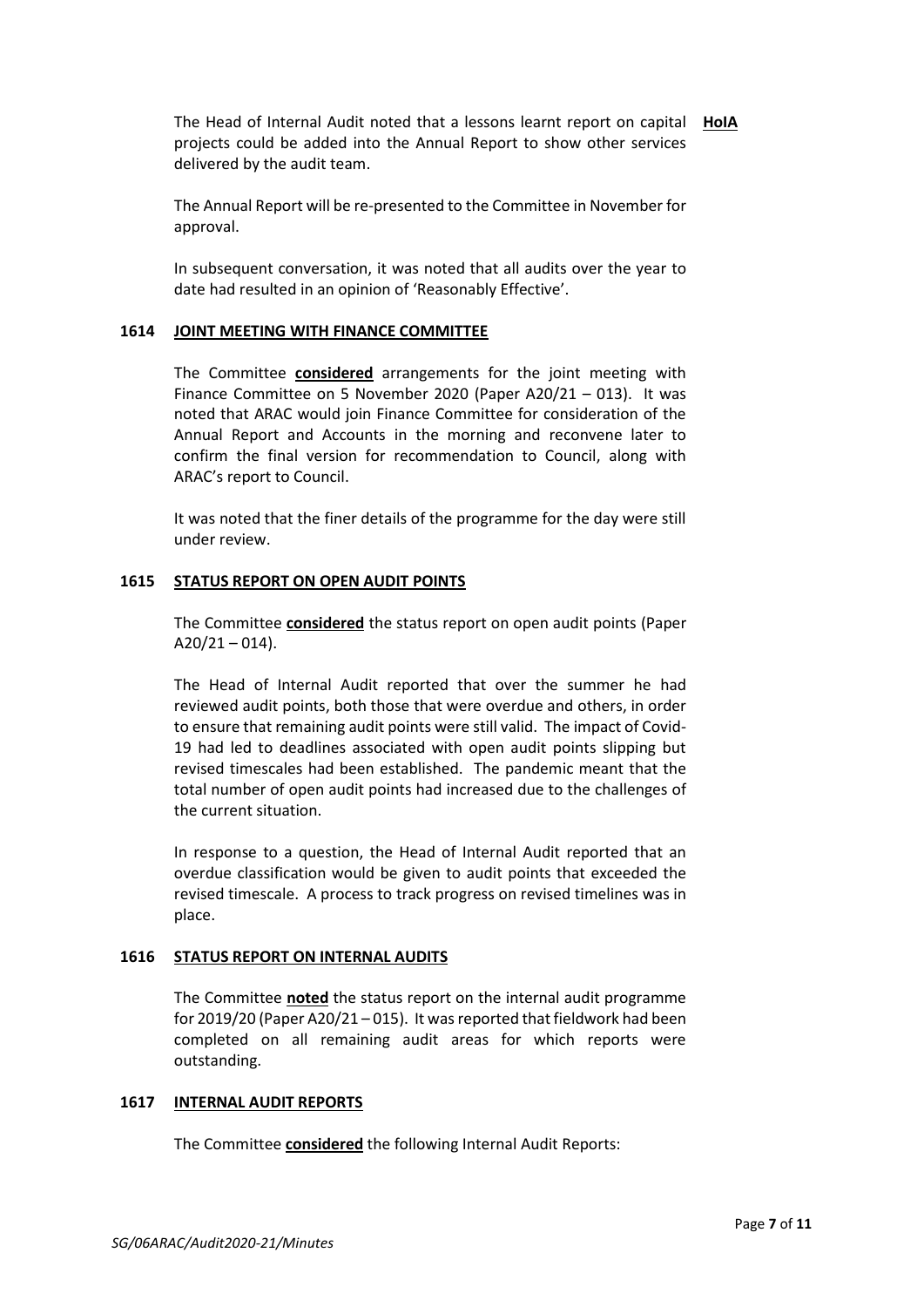1. **Payroll and Pensions** (Internal Audit Report 06-2019/20) (Paper  $A120/21 - 016$ 

It was noted that the University's arrangements for managing the risks related to payroll and pensions are reasonably effective.

2. **HESA Student Record Return** (Internal Audit Report 08-2019/20) (Paper A20/21 – 017)

It was noted that the University's arrangements for managing the risks related to the HESA student record return are reasonably effective.

It was reported that DISBIS (Data Information Security and Business Information Steering Group) had assumed an overarching remit on data quality to avoid duplication of responsibilities with Management Information Group. However, the internal audit review found that the role of the Management Information Group with respect to discussion and review of the HESA Student Data Return was not being replicated within DISBIS and hence the Management Information Group needed to be restarted.

3. **TRAC and TRAC (T) Returns 2018/19** (Internal Audit Report 09- 2019/20) (Paper A20/21 – 018)

It was noted that the University's arrangements for managing the risks related to the preparation of the TRAC are reasonably effective. The main management action related to workforce planning and putting in place a process for agreeing plans that was compliant with TRAC methodology. The impact of coronavirus on accounting for academic staff time during the previous academic year was noted; over the summer the workload model was adapted to recognise the extra work required for new approaches to teaching.

4. **Institute of Coding** (Internal Audit Report 11-2019/20) (Paper  $A20/21 - 019$ It was noted that the University's arrangements for managing the risks related to management arrangements associated with the Institute of Coding are reasonably effective. The Head of Internal Audit noted that project management evidenced some very good practice.

# **1618 AUDIT STRATEGY 2020-2023 AND ANNUAL PLAN 2020/21**

The Committee **approved** the audit strategy for 2020-23 and annual plan for 2020/21 as set out in Paper A20/21 - 020.

The Head of Internal Audit reported that a part-time member of staff had left over the summer but it was not proposed to replace this post in the short term as the work had comprised mainly EU grant audits and the UK's exit from the EU meant that the extent of this work was now uncertain. .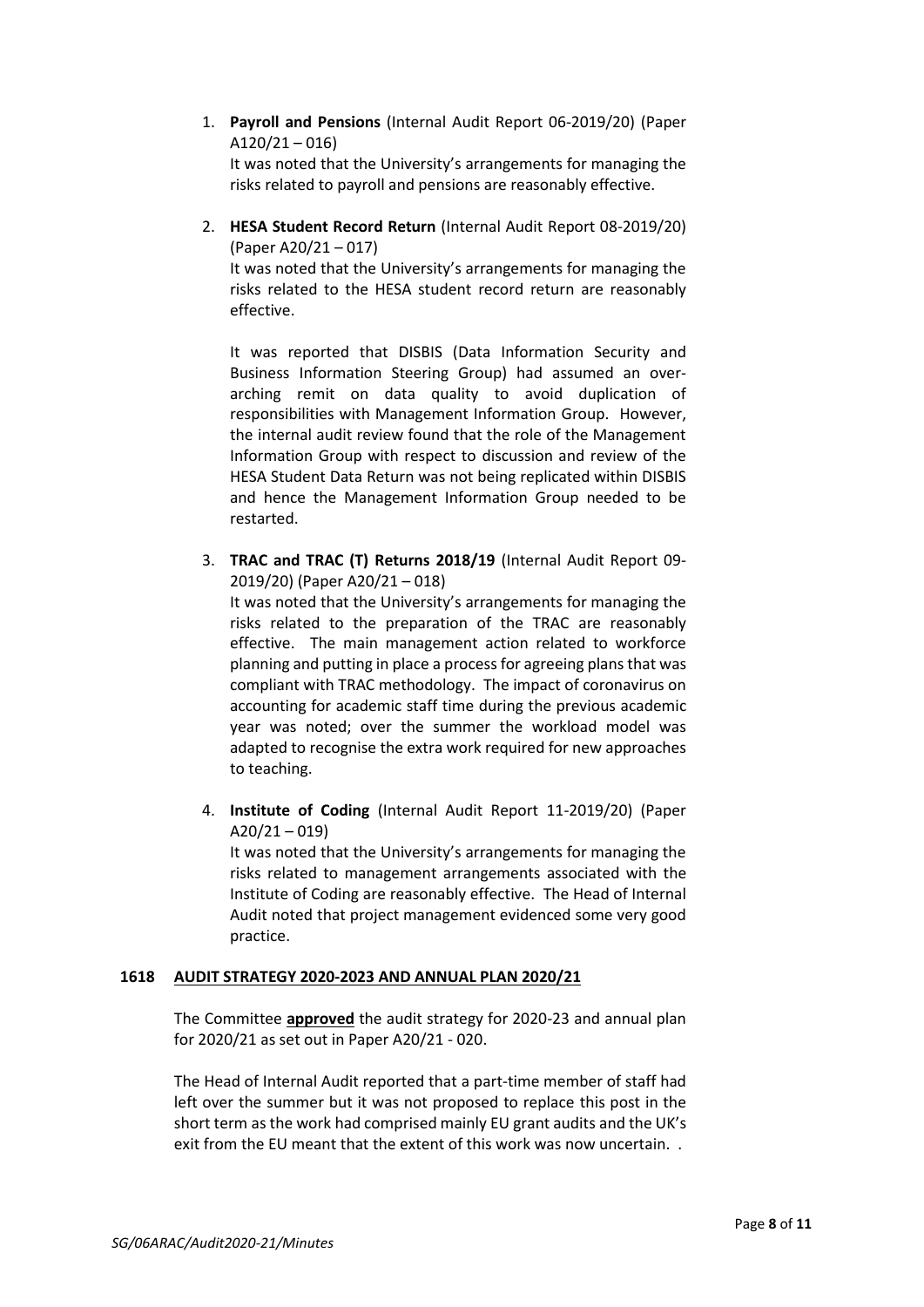The Head of Internal Audit reported on the reduced number of audit investigations in the timetable. He noted that the timing of some investigations such as review of the effectiveness of processes surrounding the collection of information associated with REF might need to be revised. In response to a question, Mr Stanton confirmed that a number of audit investigations would reflect the increased risk of fraud.

It was proposed that the list of auditable areas be refreshed in next year's **HolA** plan to capture emerging areas of importance.

### **1619 ACCOUNTING ESTIMATES AND JUDGEMENTS**

The Committee **noted** a report on estimates and judgements to be incorporated into the 2019/20 Annual Report and Accounts (Paper A20/21 - 021).

It was noted that there had not been any material changes to estimates and judgements. However, the approach had become more prudent to reflect the uncertainty in future economic outlook.

# **1620 ASSURANCE CONTROLS FOR ANNUAL ACCOUNTABILITY AND DATA RETURNS**

The Committee **considered** a paper on assurance controls for annual accountability and data returns (Paper A20/21 – 022).

The Director of Policy, Planning and Compliance reported that the column indicating how the data returns inform public funding could be expanded to address a wider range of 'so what' implications, including national and international league table metrics, and internal KPIs.

**DoPP&C**

Dr Kemp reported that since July the Estates management return and the non-academic staff return were no longer mandatory. However, they would continue to be completed because they provided benchmarking data and helped to inform decision-making.

# **1621 RISK REPORTS**

# **1. Risk Management Progress Report**

The Committee **considered** the Risk Management Progress Report (A20/21  $-023$ ).

The Director of Policy, Planning and Compliance drew attention to some potential risks including a drop in accommodation fee income and **DoPP&C**opportunistic phishing and ransomware attacks against the University. A member of the Committee suggested that the gross risk score on the operational risk register should indicate where it had been increased or decreased.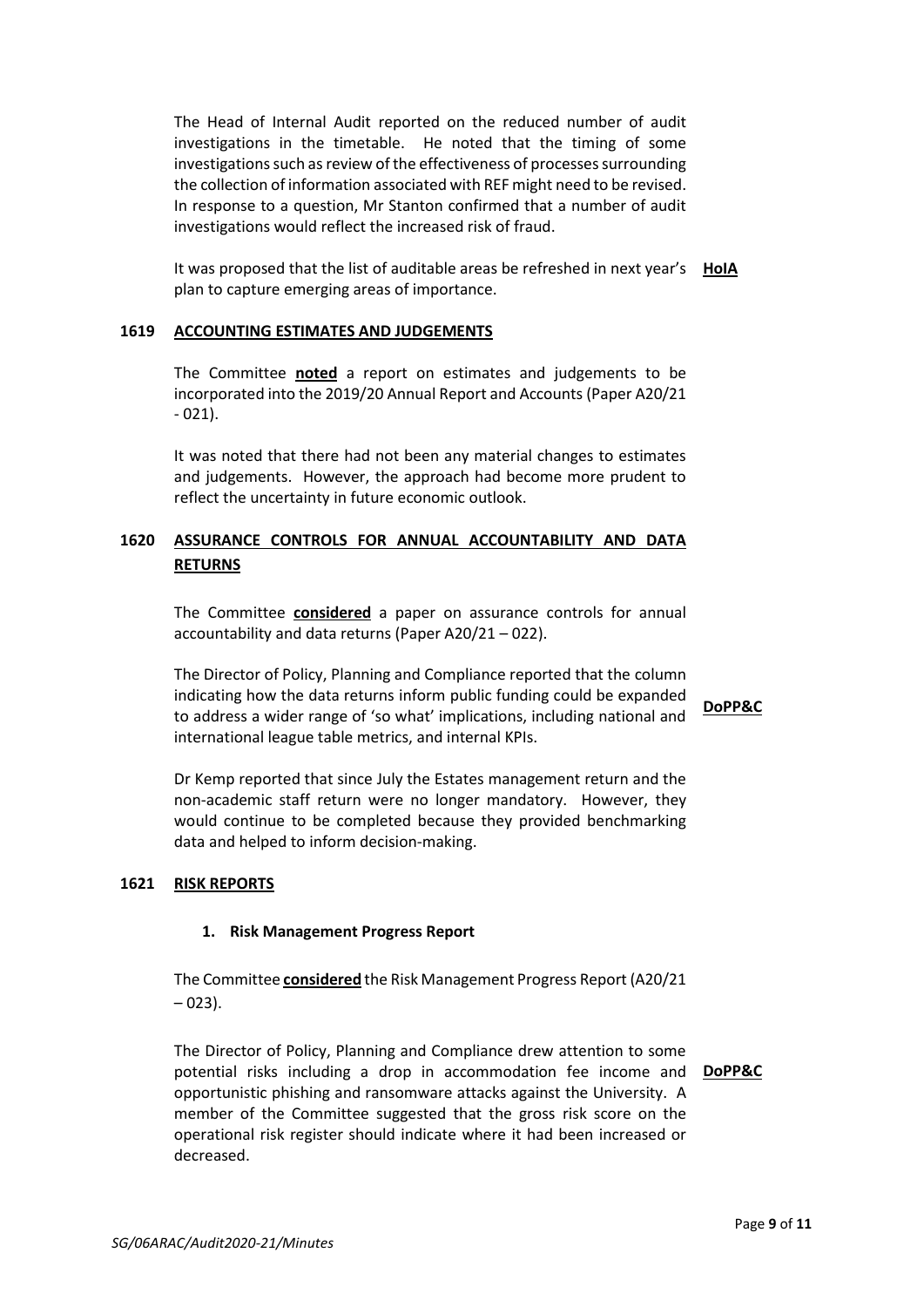In response to a question on risk appetite, Dr Kemp reported that the University had a zero risk tolerance appetite for compliance issues but a greater willingness to accept risk, where a business case supported this, for certain strategic projects.

It was requested that a paper on pensions risks be brought to the next meeting given the potentially significant risks associated with pension schemes and values. A pension briefing by the Director of Finance on the **DDoF** [BUFDG guide to accounting for pensions in the HE Sector](https://eur01.safelinks.protection.outlook.com/?url=https%3A%2F%2Fwww.bufdg.ac.uk%2FResources%2FNews%2FView%3Fg%3D18ca2b34-6bba-4285-93d5-2e616546c37a%26t%3DGuide%2520to%2520Accounting%2520for%2520Pensions%2520in%2520HE&data=02%7C01%7CStrategic-Governance%40bath.ac.uk%7C36a3221a14f2487841fd08d86a123811%7C377e3d224ea1422db0ad8fcc89406b9e%7C0%7C0%7C637375973772864957&sdata=Lb86aCTm7XlcJdDpCc17FXU%2Ba3JCmkhc5QEcXD81%2Ft8%3D&reserved=0) was drawn to the attention of ARAC.

The Committee **noted**:

- the Operational Risk Register
- the update on risk management activities in the Risk Register and Risk Management Plan 2019/20
- the update on risk management activities in the Risk Register and Risk Management Plan 2020/21
- No changes to any of the net strategic risks.

### 2. **Tabulation of Assurance Activities**

The Committee **considered** the Tabulation of Assurance Activities (A20/21  $-024$ ).

Dr Kemp was thanked for her papers.

#### **1622 ANY OTHER BUSINESS**

There was no other business.

#### **1623 TRAINING OPPORTUNITY**

The Committee noted a webinar providing updates for HE Governors on 28 October 2020, from 9 to 10 am, run by BDO.

Other training opportunities are posted in the Document Library, ARAC Reading Room on Convene.

# **1624 PROGRAMME OF MEETINGS 2020/21**

The Committee **noted** dates of meetings in the 2020/21 programme, as follows:

- Thursday 5 November 2020 at 10.15 am and 2.15 pm
- Wednesday 27 January 2021 at 11 am
- Tuesday 30 March 2021 at 2.15 pm
- Wednesday 9 June 2021 at 11 am